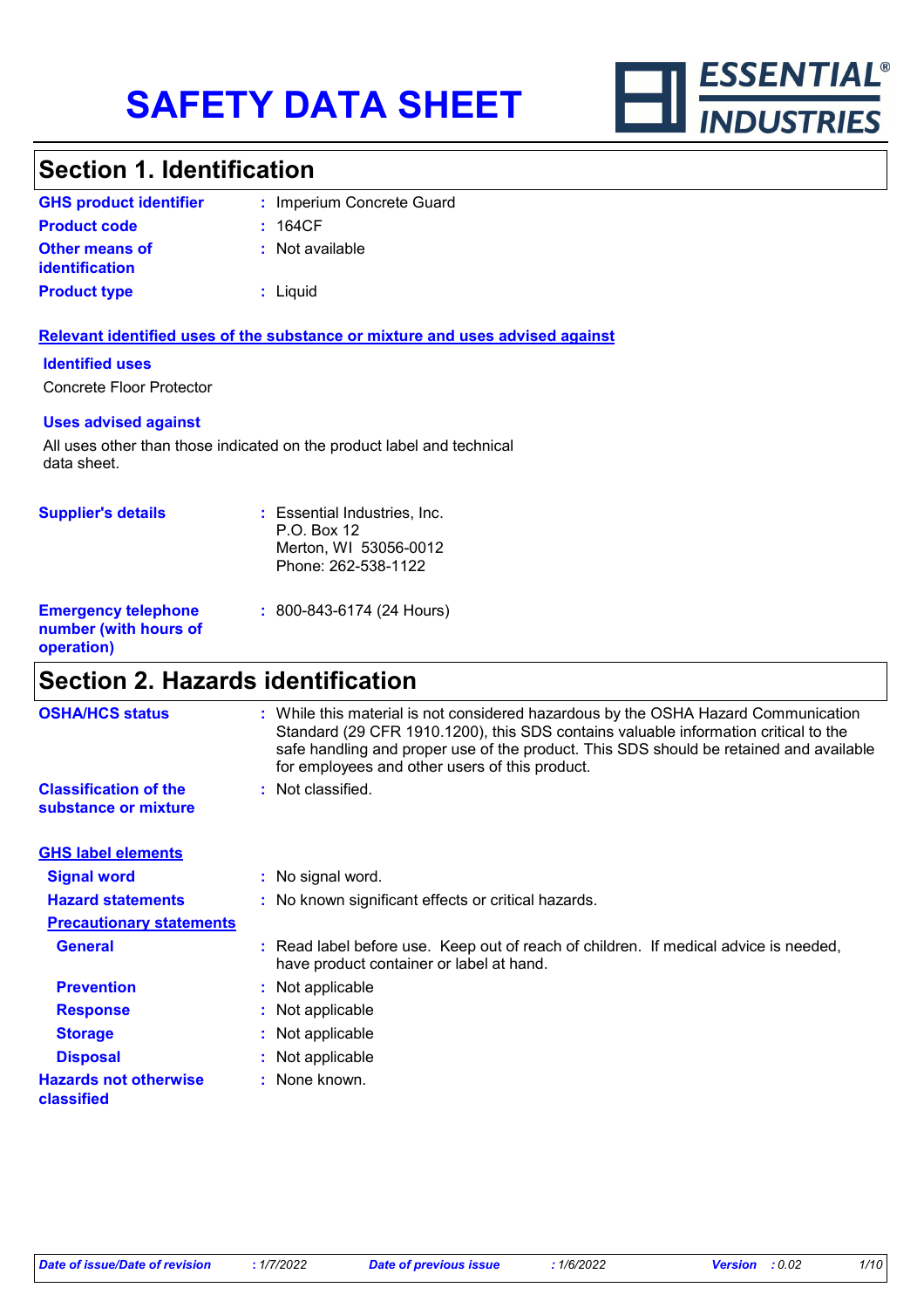### **Section 3. Composition/information on ingredients**

#### **Substance/mixture :**

: Mixture

| <b>Ingredient name</b>          |            | <b>CAS number</b> |
|---------------------------------|------------|-------------------|
| Aqueous colloidal suspension    | I≤7.2      | Mixture           |
| 2-(2-ethoxyethoxy)ethanol       | $\leq 1.5$ | 111-90-0          |
| (2-methoxymethylethoxy)propanol | - I≤1.     | 34590-94-8        |

Any concentration shown as a range is to protect confidentiality or is due to batch variation.

**There are no additional ingredients present which, within the current knowledge of the supplier and in the concentrations applicable, are classified as hazardous to health or the environment and hence require reporting in this section.**

**Occupational exposure limits, if available, are listed in Section 8.**

### **Section 4. First aid measures**

#### **Description of necessary first aid measures**

| <b>Eye contact</b>  | : Immediately flush eyes with plenty of water, occasionally lifting the upper and lower<br>eyelids. Check for and remove any contact lenses. Get medical attention if irritation<br>occurs.                                                                                                                                                            |
|---------------------|--------------------------------------------------------------------------------------------------------------------------------------------------------------------------------------------------------------------------------------------------------------------------------------------------------------------------------------------------------|
| <b>Inhalation</b>   | : Remove victim to fresh air and keep at rest in a position comfortable for breathing. Get<br>medical attention if symptoms occur.                                                                                                                                                                                                                     |
| <b>Skin contact</b> | : Flush contaminated skin with plenty of water. Remove contaminated clothing and<br>shoes. Get medical attention if symptoms occur.                                                                                                                                                                                                                    |
| <b>Ingestion</b>    | : Wash out mouth with water. Remove victim to fresh air and keep at rest in a position<br>comfortable for breathing. If material has been swallowed and the exposed person is<br>conscious, give small quantities of water to drink. Do not induce vomiting unless<br>directed to do so by medical personnel. Get medical attention if symptoms occur. |

#### **Most important symptoms/effects, acute and delayed**

| <b>Potential acute health effects</b> |                                                                                                                                |  |
|---------------------------------------|--------------------------------------------------------------------------------------------------------------------------------|--|
| Eye contact                           | : No known significant effects or critical hazards.                                                                            |  |
| <b>Inhalation</b>                     | : No known significant effects or critical hazards.                                                                            |  |
| <b>Skin contact</b>                   | : No known significant effects or critical hazards.                                                                            |  |
| <b>Ingestion</b>                      | : No known significant effects or critical hazards.                                                                            |  |
| <b>Over-exposure signs/symptoms</b>   |                                                                                                                                |  |
| <b>Eye contact</b>                    | : No specific data.                                                                                                            |  |
| <b>Inhalation</b>                     | : No specific data.                                                                                                            |  |
| <b>Skin contact</b>                   | : No specific data.                                                                                                            |  |
| Ingestion                             | $:$ No specific data.                                                                                                          |  |
|                                       | Indication of immediate medical attention and special treatment needed, if necessary                                           |  |
| <b>Notes to physician</b>             | : Treat symptomatically. Contact poison treatment specialist immediately if large<br>quantities have been ingested or inhaled. |  |

| <b>Specific treatments</b> | No specific treatment. |
|----------------------------|------------------------|
|                            |                        |

**Protection of first-aiders :** No action shall be taken involving any personal risk or without suitable training.

#### **See toxicological information (Section 11)**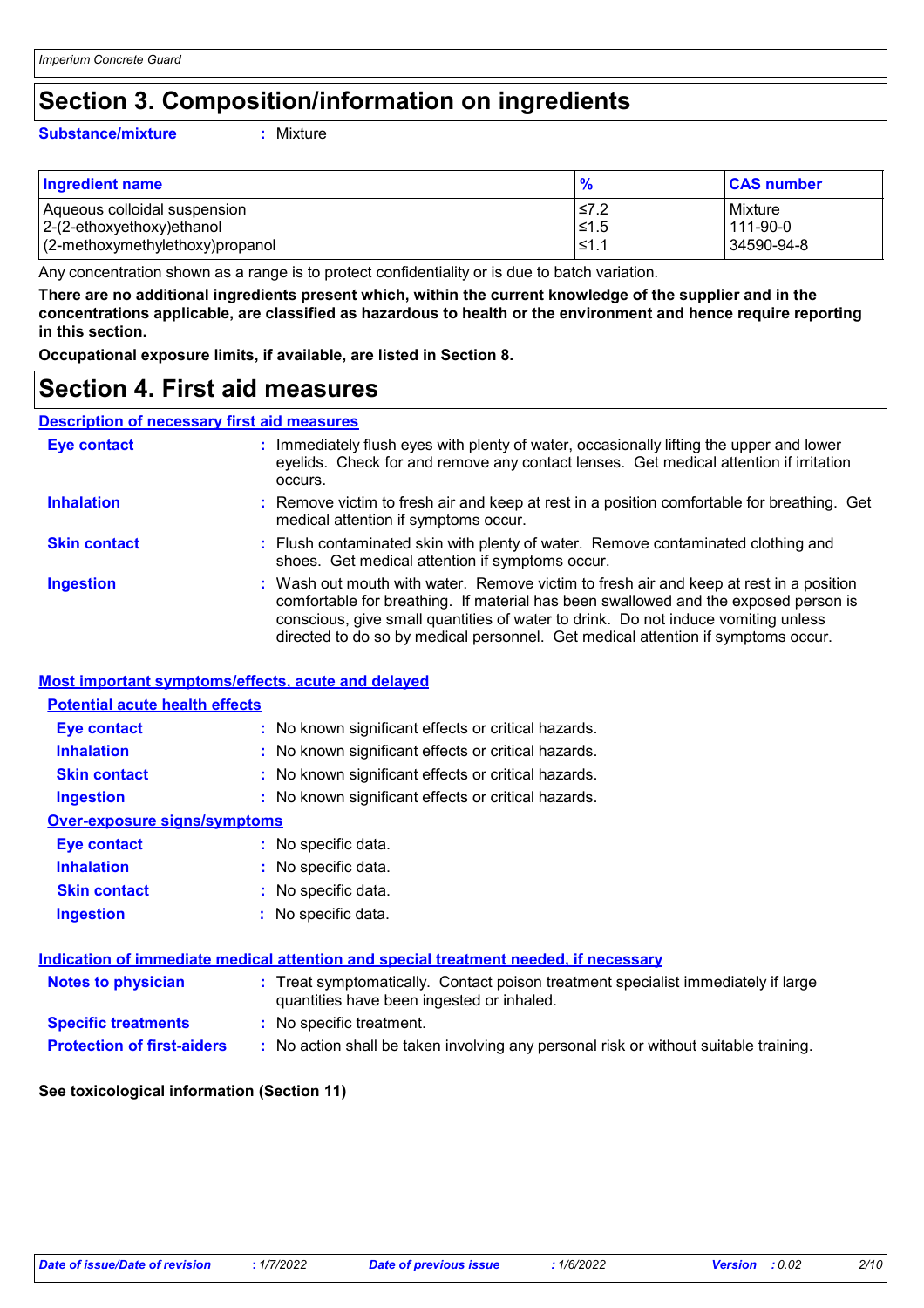### **Section 5. Fire-fighting measures**

| <b>Extinguishing media</b>                               |                                                                                                                                                                                                     |
|----------------------------------------------------------|-----------------------------------------------------------------------------------------------------------------------------------------------------------------------------------------------------|
| <b>Suitable extinguishing</b><br>media                   | : Use an extinguishing agent suitable for the surrounding fire.                                                                                                                                     |
| <b>Unsuitable extinguishing</b><br>media                 | : None known.                                                                                                                                                                                       |
| <b>Specific hazards arising</b><br>from the chemical     | : In a fire or if heated, a pressure increase will occur and the container may burst.                                                                                                               |
| <b>Hazardous thermal</b><br>decomposition products       | Decomposition products may include the following materials:<br>carbon dioxide<br>carbon monoxide<br>metal oxide/oxides                                                                              |
| <b>Special protective actions</b><br>for fire-fighters   | : Promptly isolate the scene by removing all persons from the vicinity of the incident if<br>there is a fire. No action shall be taken involving any personal risk or without suitable<br>training. |
| <b>Special protective</b><br>equipment for fire-fighters | Fire-fighters should wear appropriate protective equipment and self-contained breathing<br>apparatus (SCBA) with a full face-piece operated in positive pressure mode.                              |

### **Section 6. Accidental release measures**

|                                                              | <b>Personal precautions, protective equipment and emergency procedures</b>                                                                                                                                                                                                                                                                                                                                                                                                                                                                                                                 |
|--------------------------------------------------------------|--------------------------------------------------------------------------------------------------------------------------------------------------------------------------------------------------------------------------------------------------------------------------------------------------------------------------------------------------------------------------------------------------------------------------------------------------------------------------------------------------------------------------------------------------------------------------------------------|
| For non-emergency<br>personnel                               | : No action shall be taken involving any personal risk or without suitable training.<br>Evacuate surrounding areas. Keep unnecessary and unprotected personnel from<br>entering. Do not touch or walk through spilled material. Put on appropriate personal<br>protective equipment.                                                                                                                                                                                                                                                                                                       |
|                                                              | For emergency responders : If specialized clothing is required to deal with the spillage, take note of any information in<br>Section 8 on suitable and unsuitable materials. See also the information in "For non-<br>emergency personnel".                                                                                                                                                                                                                                                                                                                                                |
| <b>Environmental precautions</b>                             | : Avoid dispersal of spilled material and runoff and contact with soil, waterways, drains<br>and sewers. Inform the relevant authorities if the product has caused environmental<br>pollution (sewers, waterways, soil or air).                                                                                                                                                                                                                                                                                                                                                            |
| <b>Methods and materials for containment and cleaning up</b> |                                                                                                                                                                                                                                                                                                                                                                                                                                                                                                                                                                                            |
| <b>Small spill</b>                                           | : Stop leak if without risk. Move containers from spill area. Dilute with water and mop up<br>if water-soluble. Alternatively, or if water-insoluble, absorb with an inert dry material and<br>place in an appropriate waste disposal container. Dispose of via a licensed waste<br>disposal contractor.                                                                                                                                                                                                                                                                                   |
| <b>Large spill</b>                                           | : Stop leak if without risk. Move containers from spill area. Prevent entry into sewers,<br>water courses, basements or confined areas. Wash spillages into an effluent treatment<br>plant or proceed as follows. Contain and collect spillage with non-combustible,<br>absorbent material e.g. sand, earth, vermiculite or diatomaceous earth and place in<br>container for disposal according to local regulations (see Section 13). Dispose of via a<br>licensed waste disposal contractor. Note: see Section 1 for emergency contact<br>information and Section 13 for waste disposal. |

### **Section 7. Handling and storage**

#### **Precautions for safe handling**

| <b>Protective measures</b>                       | : Put on appropriate personal protective equipment (see Section 8).                                                                                                                                                                                                                                                                                           |  |
|--------------------------------------------------|---------------------------------------------------------------------------------------------------------------------------------------------------------------------------------------------------------------------------------------------------------------------------------------------------------------------------------------------------------------|--|
| <b>Advice on general</b><br>occupational hygiene | : Eating, drinking and smoking should be prohibited in areas where this material is<br>handled, stored and processed. Workers should wash hands and face before eating,<br>drinking and smoking. Remove contaminated clothing and protective equipment before<br>entering eating areas. See also Section 8 for additional information on hygiene<br>measures. |  |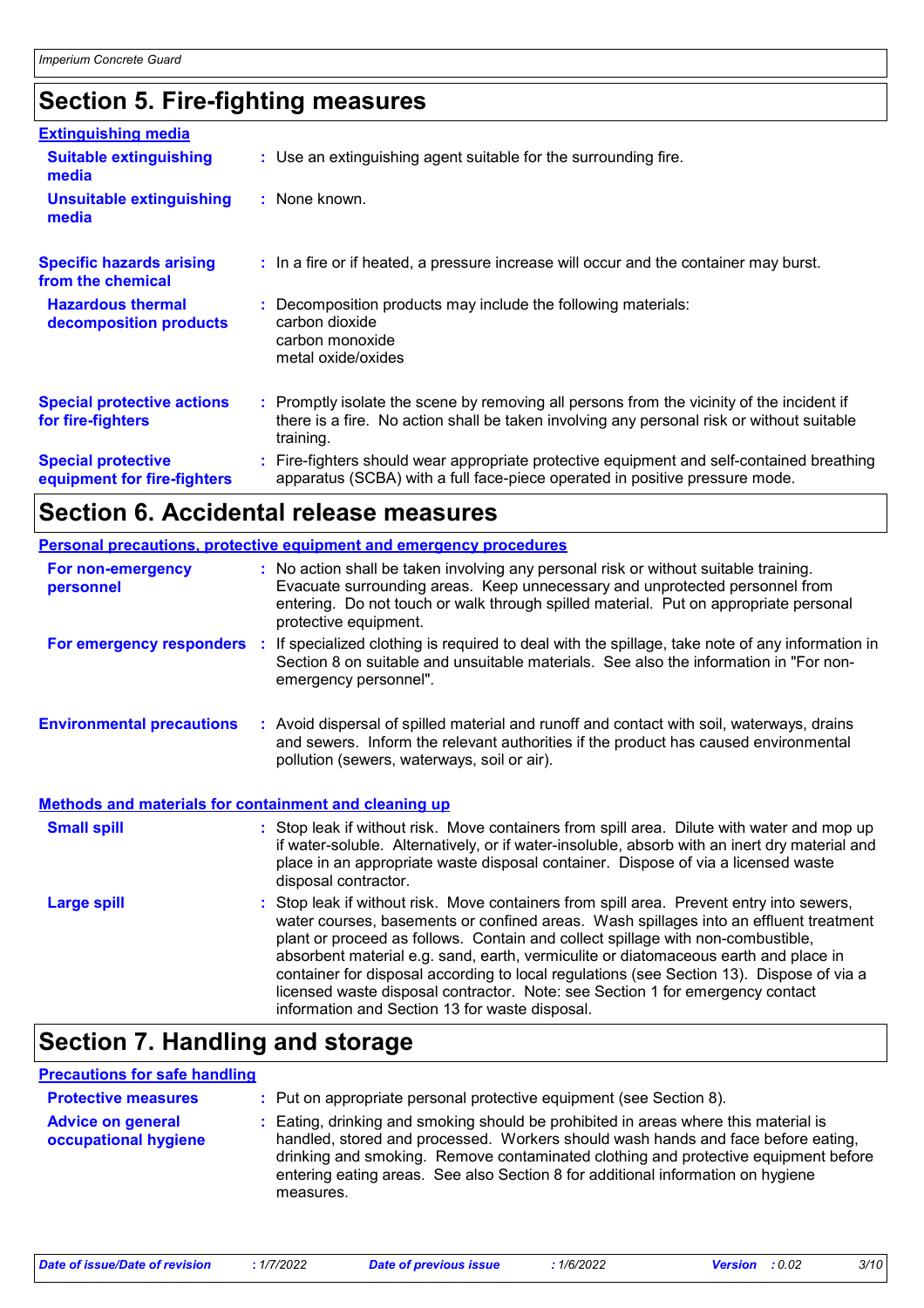# **Section 7. Handling and storage**

### **Section 8. Exposure controls/personal protection**

#### **Control parameters**

#### **Occupational exposure limits**

| <b>Ingredient name</b>          | <b>Exposure limits</b>                  |
|---------------------------------|-----------------------------------------|
| 2-(2-ethoxyethoxy) ethanol      | AIHA WEEL (United States, 7/2020).      |
|                                 | TWA: 25 ppm 8 hours.                    |
| (2-methoxymethylethoxy)propanol | ACGIH TLV (United States, 3/2020).      |
|                                 | Absorbed through skin.                  |
|                                 | TWA: 100 ppm 8 hours.                   |
|                                 | TWA: 606 mg/m <sup>3</sup> 8 hours.     |
|                                 | STEL: 150 ppm 15 minutes.               |
|                                 | STEL: 909 mg/m <sup>3</sup> 15 minutes. |
|                                 | OSHA PEL 1989 (United States, 3/1989).  |
|                                 | Absorbed through skin.                  |
|                                 | TWA: 100 ppm 8 hours.                   |
|                                 | TWA: $600 \text{ mg/m}^3$ 8 hours.      |
|                                 | STEL: 150 ppm 15 minutes.               |
|                                 | STEL: 900 mg/m <sup>3</sup> 15 minutes. |
|                                 | NIOSH REL (United States, 10/2016).     |
|                                 | Absorbed through skin.                  |
|                                 | TWA: 100 ppm 10 hours.                  |
|                                 | TWA: 600 mg/m <sup>3</sup> 10 hours.    |
|                                 | STEL: 150 ppm 15 minutes.               |
|                                 | STEL: 900 mg/m <sup>3</sup> 15 minutes. |
|                                 | OSHA PEL (United States, 5/2018).       |
|                                 | Absorbed through skin.                  |
|                                 | TWA: 100 ppm 8 hours.                   |
|                                 | TWA: 600 mg/m <sup>3</sup> 8 hours.     |
|                                 |                                         |

| <b>Appropriate engineering</b><br><b>controls</b> |    | : Good general ventilation should be sufficient to control worker exposure to airborne<br>contaminants.                                                                                                                                                                                                                                                                                           |  |
|---------------------------------------------------|----|---------------------------------------------------------------------------------------------------------------------------------------------------------------------------------------------------------------------------------------------------------------------------------------------------------------------------------------------------------------------------------------------------|--|
| <b>Environmental exposure</b><br><b>controls</b>  |    | : Emissions from ventilation or work process equipment should be checked to ensure<br>they comply with the requirements of environmental protection legislation. In some<br>cases, fume scrubbers, filters or engineering modifications to the process equipment<br>will be necessary to reduce emissions to acceptable levels.                                                                   |  |
| <b>Individual protection measures</b>             |    |                                                                                                                                                                                                                                                                                                                                                                                                   |  |
| <b>Hygiene measures</b>                           |    | : Wash hands, forearms and face thoroughly after handling chemical products, before<br>eating, smoking and using the lavatory and at the end of the working period.<br>Appropriate techniques should be used to remove potentially contaminated clothing.<br>Wash contaminated clothing before reusing. Ensure that eyewash stations and safety<br>showers are close to the workstation location. |  |
| <b>Eye/face protection</b>                        | ÷. | Safety eyewear complying with an approved standard should be used when a risk<br>assessment indicates this is necessary to avoid exposure to liquid splashes, mists,<br>gases or dusts. If contact is possible, the following protection should be worn, unless<br>the assessment indicates a higher degree of protection: safety glasses with side-<br>shields.                                  |  |
| <b>Skin protection</b>                            |    |                                                                                                                                                                                                                                                                                                                                                                                                   |  |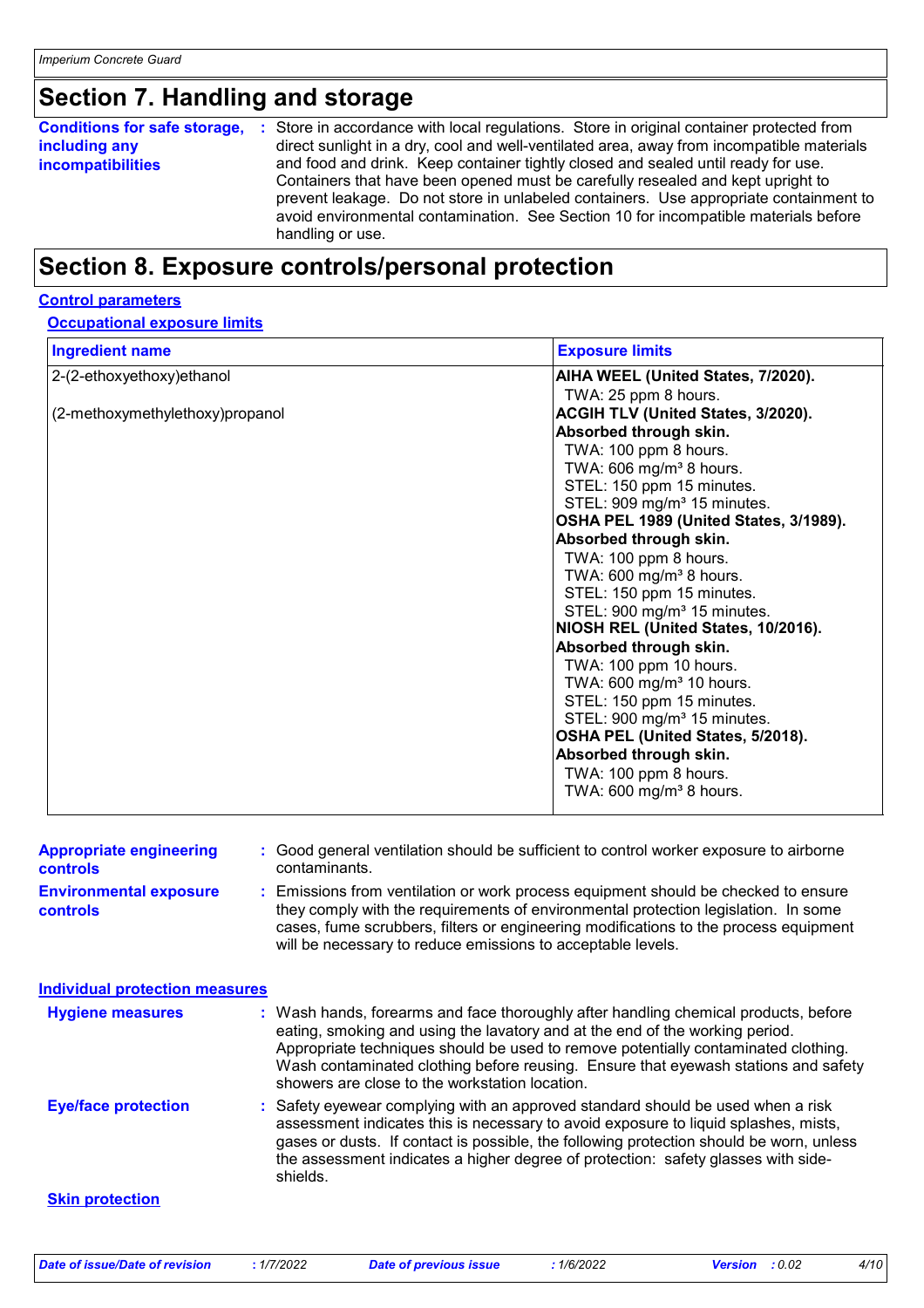### **Section 8. Exposure controls/personal protection**

| <b>Hand protection</b>        | : Chemical-resistant, impervious gloves complying with an approved standard should be<br>worn at all times when handling chemical products if a risk assessment indicates this is<br>necessary.                                                                                     |
|-------------------------------|-------------------------------------------------------------------------------------------------------------------------------------------------------------------------------------------------------------------------------------------------------------------------------------|
| <b>Body protection</b>        | : Personal protective equipment for the body should be selected based on the task being<br>performed and the risks involved and should be approved by a specialist before<br>handling this product.                                                                                 |
| <b>Other skin protection</b>  | : Appropriate footwear and any additional skin protection measures should be selected<br>based on the task being performed and the risks involved and should be approved by a<br>specialist before handling this product.                                                           |
| <b>Respiratory protection</b> | : Based on the hazard and potential for exposure, select a respirator that meets the<br>appropriate standard or certification. Respirators must be used according to a<br>respiratory protection program to ensure proper fitting, training, and other important<br>aspects of use. |

## **Section 9. Physical and chemical properties**

| <b>Appearance</b>                                 |                                           |
|---------------------------------------------------|-------------------------------------------|
| <b>Physical state</b>                             | : Liquid                                  |
| <b>Color</b>                                      | : White                                   |
| Odor                                              | : Bland                                   |
| <b>Odor threshold</b>                             | : Not available                           |
| рH                                                | $: 7.5 \text{ to } 8.5$                   |
| <b>Melting point</b>                              | : $0^{\circ}$ C (32 $^{\circ}$ F)         |
| <b>Boiling point</b>                              | : $100^{\circ}$ C (212 $^{\circ}$ F)      |
| <b>Flash point</b>                                | Closed cup: >93.334°C (>200°F)            |
| <b>Evaporation rate</b>                           | : Not available                           |
| <b>Flammability (solid, gas)</b>                  | : Not available                           |
| Lower and upper explosive<br>(flammable) limits   | : Not available                           |
| <b>Vapor pressure</b>                             | $:$ <4 kPa (<30 mm Hg) [room temperature] |
| <b>Vapor density</b>                              | : <1 [Air = 1]                            |
| <b>Relative density</b>                           | : $1.04$ g/cm <sup>3</sup>                |
| <b>Solubility</b>                                 | : Not available                           |
| <b>Partition coefficient: n-</b><br>octanol/water | : Not available                           |
| <b>Auto-ignition temperature</b>                  | : Not available                           |
| <b>Decomposition temperature : Not available</b>  |                                           |
| <b>Viscosity</b>                                  | : Not available                           |
| <b>VOC content</b>                                | : $252$ g/l                               |

## **Section 10. Stability and reactivity**

| <b>Reactivity</b>                            | : No specific test data related to reactivity available for this product or its ingredients. |
|----------------------------------------------|----------------------------------------------------------------------------------------------|
| <b>Chemical stability</b>                    | : The product is stable.                                                                     |
| <b>Possibility of hazardous</b><br>reactions | : Under normal conditions of storage and use, hazardous reactions will not occur.            |
| <b>Conditions to avoid</b>                   | : No specific data.                                                                          |
| <b>Incompatible materials</b>                | : No specific data.                                                                          |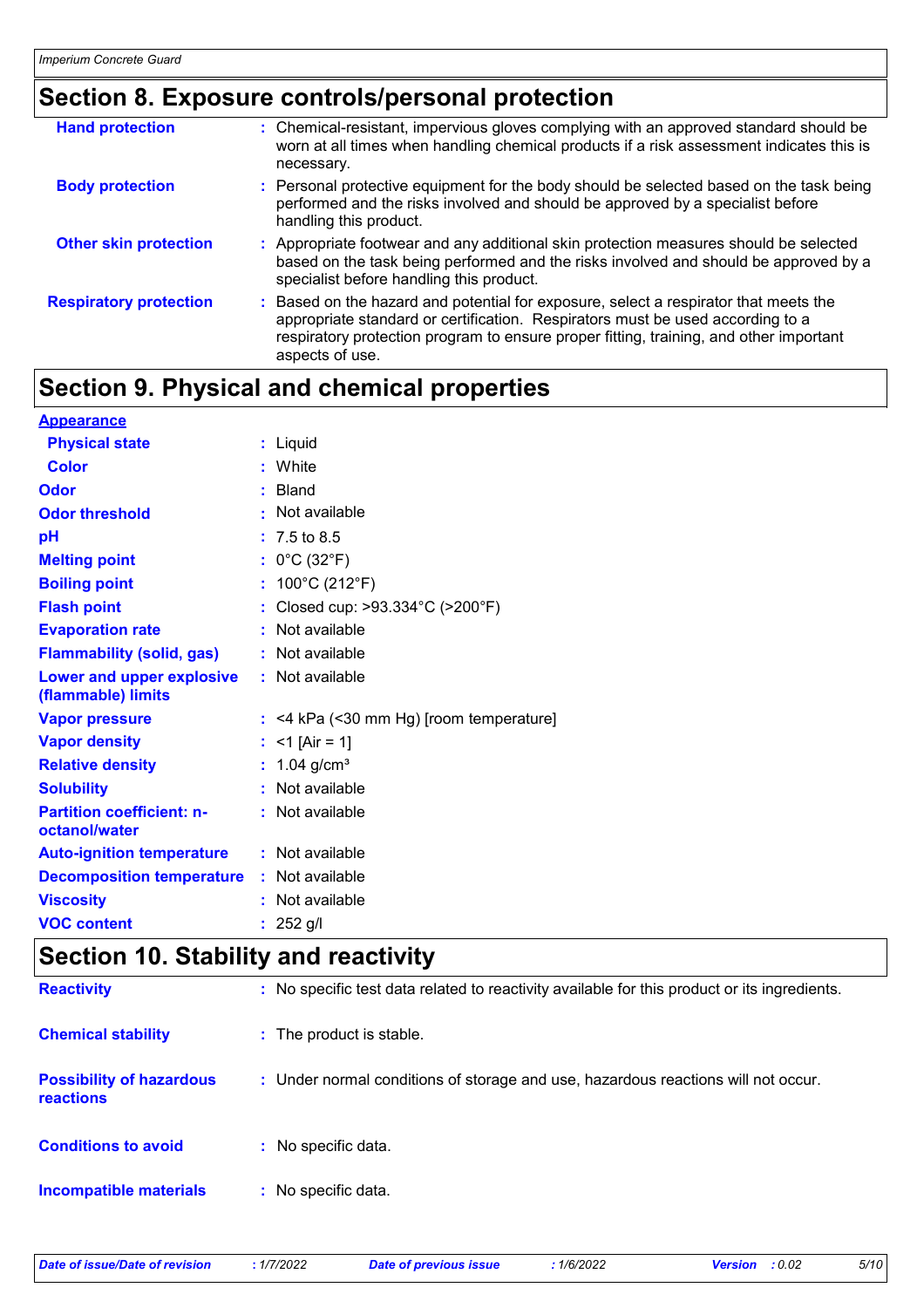### **Section 10. Stability and reactivity**

**Hazardous decomposition products**

Under normal conditions of storage and use, hazardous decomposition products should **:** not be produced.

### **Section 11. Toxicological information**

#### **Information on toxicological effects**

#### **Acute toxicity**

| <b>Product/ingredient name</b>                                         | <b>Result</b>              | <b>Species</b> | <b>Dose</b>              | <b>Exposure</b> |
|------------------------------------------------------------------------|----------------------------|----------------|--------------------------|-----------------|
| $ 2-(2-ethoxyethoxy)e$ thanol<br>$(2-methoxymethylethoxy)$<br>propanol | ILD50 Oral<br>ILD50 Dermal | Rat<br>Rabbit  | 7500 mg/kg<br>9500 mg/kg |                 |
|                                                                        | LD50 Oral                  | Rat            | $5135 \text{ mg/kg}$     |                 |

#### **Irritation/Corrosion**

| <b>Product/ingredient name</b>         | <b>Result</b>            | <b>Species</b> | <b>Score</b> | <b>Exposure</b>  | <b>Observation</b> |
|----------------------------------------|--------------------------|----------------|--------------|------------------|--------------------|
| 2-(2-ethoxyethoxy) ethanol             | Eyes - Mild irritant     | Rabbit         |              | $125 \text{ mg}$ | ٠                  |
|                                        | Eyes - Moderate irritant | Rabbit         |              | $500 \text{ mg}$ |                    |
|                                        | Skin - Mild irritant     | Rabbit         |              | 124 hours 500    |                    |
| $(2$ -methoxymethylethoxy)<br>propanol | Eyes - Mild irritant     | Human          |              | mg<br>8 mg       |                    |
|                                        | Eyes - Mild irritant     | Rabbit         |              | 24 hours 500     |                    |
|                                        | Skin - Mild irritant     | Rabbit         |              | mg<br>500 mg     | ٠                  |

#### **Sensitization**

Not available

#### **Mutagenicity**

Not available

#### **Carcinogenicity**

Not available

#### **Reproductive toxicity**

Not available

#### **Teratogenicity**

Not available

#### **Specific target organ toxicity (single exposure)**

Not available

#### **Specific target organ toxicity (repeated exposure)**

Not available

#### **Aspiration hazard**

Not available

#### **Information on the likely routes of exposure :** Not available

| <b>Potential acute health effects</b> |                                                     |  |
|---------------------------------------|-----------------------------------------------------|--|
| <b>Eye contact</b>                    | : No known significant effects or critical hazards. |  |
| <b>Inhalation</b>                     | : No known significant effects or critical hazards. |  |
| <b>Skin contact</b>                   | : No known significant effects or critical hazards. |  |
| <b>Ingestion</b>                      | : No known significant effects or critical hazards. |  |

#### **Symptoms related to the physical, chemical and toxicological characteristics**

| Date of issue/Date of revision | 1/7/2022 | <b>Date of previous issue</b> | 1/6/2022 | <b>Version</b> : 0.02 | 6/10 |
|--------------------------------|----------|-------------------------------|----------|-----------------------|------|
|                                |          |                               |          |                       |      |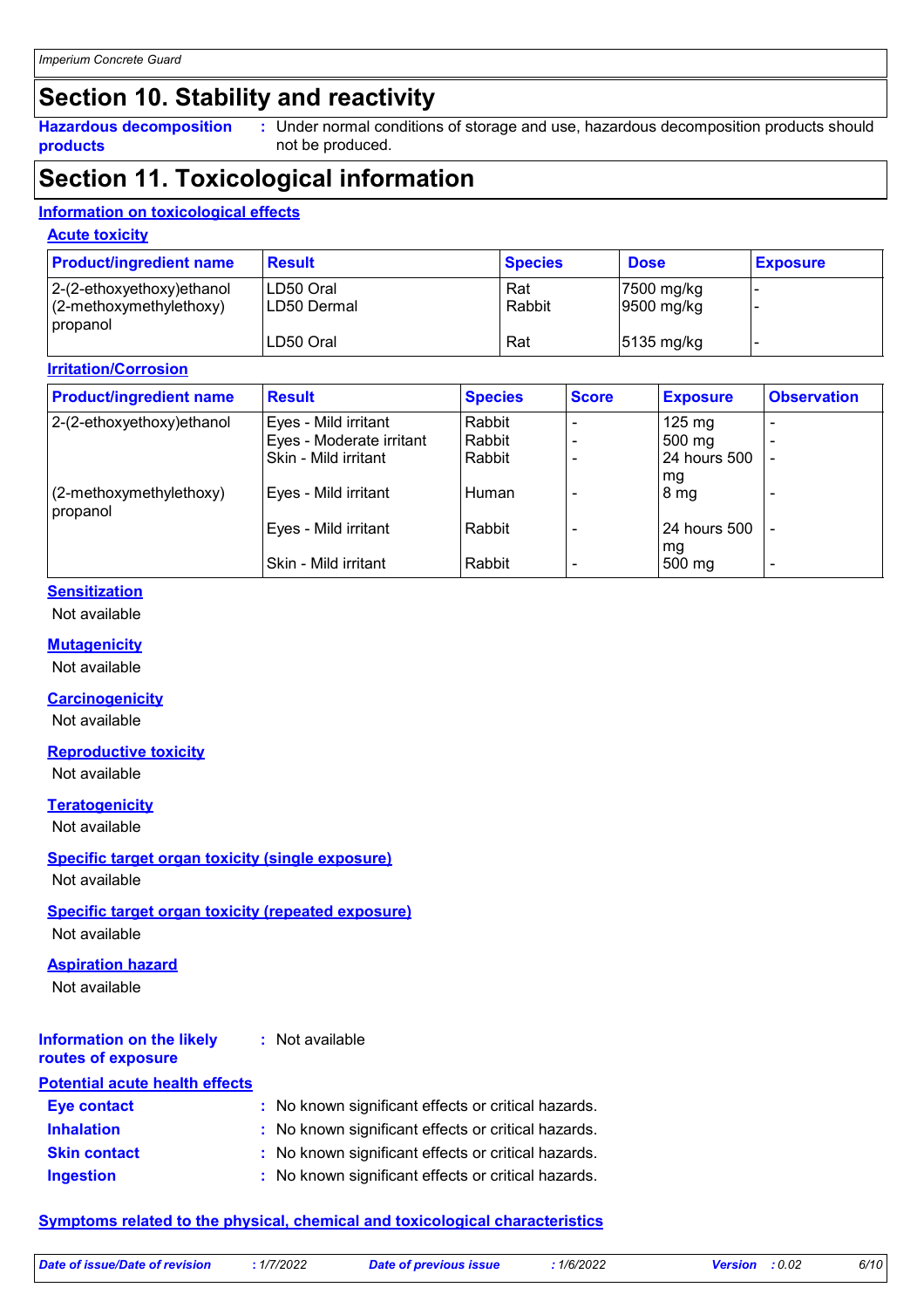### **Section 11. Toxicological information**

|                                         | ,                                                                                        |
|-----------------------------------------|------------------------------------------------------------------------------------------|
| <b>Eye contact</b>                      | : No specific data.                                                                      |
| <b>Inhalation</b>                       | : No specific data.                                                                      |
| <b>Skin contact</b>                     | : No specific data.                                                                      |
| <b>Ingestion</b>                        | : No specific data.                                                                      |
|                                         | Delayed and immediate effects and also chronic effects from short and long term exposure |
| <b>Short term exposure</b>              |                                                                                          |
| <b>Potential immediate</b><br>effects   | : Not available                                                                          |
| <b>Potential delayed effects</b>        | : Not available                                                                          |
| <b>Long term exposure</b>               |                                                                                          |
| <b>Potential immediate</b><br>effects   | : Not available                                                                          |
| <b>Potential delayed effects</b>        | : Not available                                                                          |
| <b>Potential chronic health effects</b> |                                                                                          |
| Not available                           |                                                                                          |
| <b>General</b>                          | : No known significant effects or critical hazards.                                      |
| <b>Carcinogenicity</b>                  | : No known significant effects or critical hazards.                                      |
| <b>Mutagenicity</b>                     | : No known significant effects or critical hazards.                                      |
| <b>Teratogenicity</b>                   | : No known significant effects or critical hazards.                                      |
| <b>Developmental effects</b>            | : No known significant effects or critical hazards.                                      |
| <b>Fertility effects</b>                | : No known significant effects or critical hazards.                                      |

#### **Numerical measures of toxicity**

**Acute toxicity estimates**

Not available

### **Section 12. Ecological information**

#### **Toxicity**

| <b>Product/ingredient name</b> | <b>Result</b>                       | <b>Species</b>                              | <b>Exposure</b> |
|--------------------------------|-------------------------------------|---------------------------------------------|-----------------|
| 2-(2-ethoxyethoxy)ethanol      | Acute LC50 3340000 µg/l Fresh water | Daphnia - Daphnia magna -<br><i>Neonate</i> | I48 hours       |
|                                | Acute LC50 6010000 µg/l Fresh water | Fish - Ictalurus punctatus                  | I96 hours       |

#### **Persistence and degradability**

Not available

#### **Bioaccumulative potential**

| <b>Product/ingredient name</b>                                          | $LoaPow$         | <b>BCF</b> | <b>Potential</b> |
|-------------------------------------------------------------------------|------------------|------------|------------------|
| $ 2-(2-ethoxyethoxy)ethanol$<br>$(2-methoxymethylethoxy)$<br>  propanol | $-0.54$<br>0.004 |            | low<br>l low     |

#### **Mobility in soil**

**Soil/water partition coefficient (Koc)** 

**:** Not available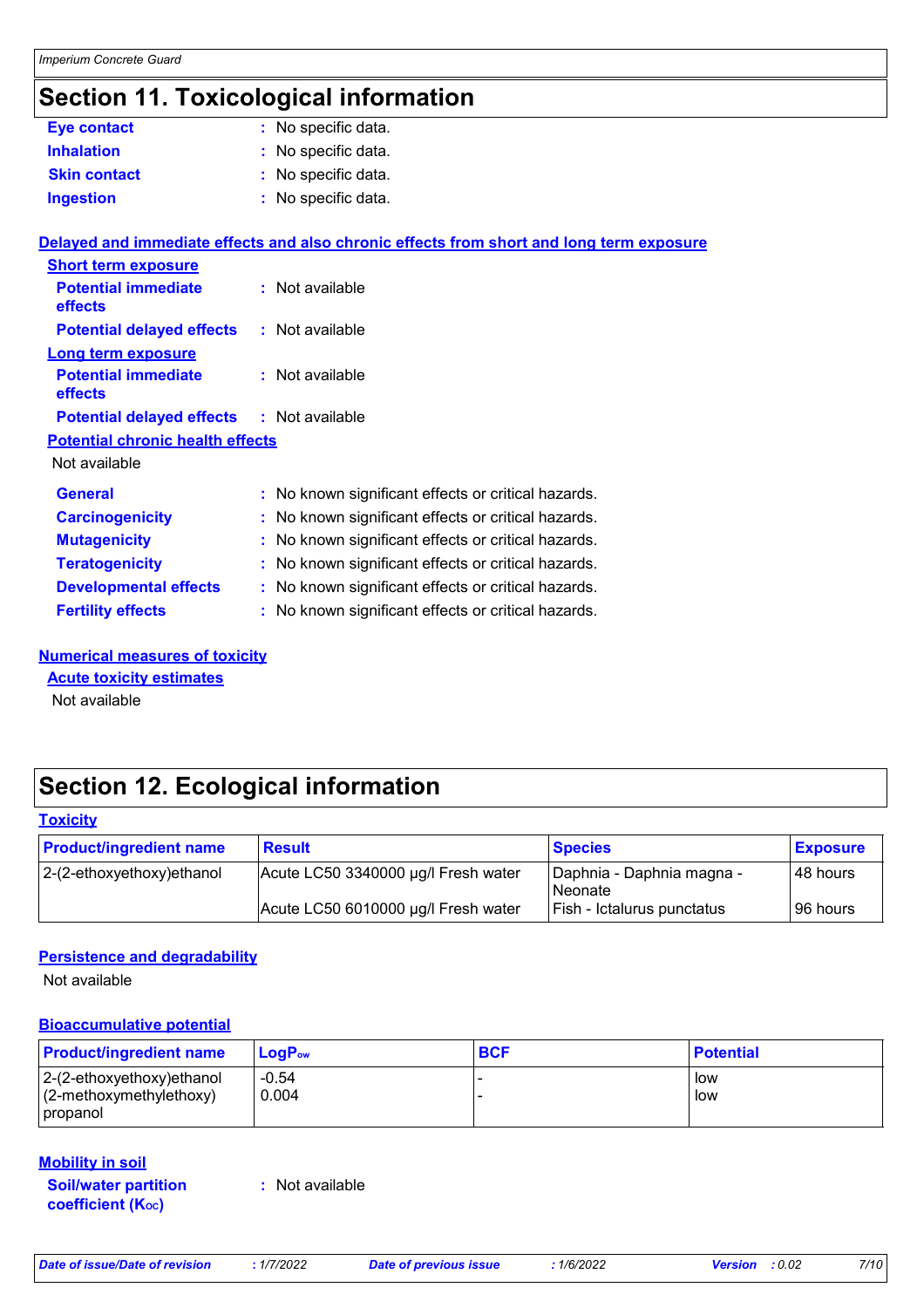### **Section 12. Ecological information**

**Other adverse effects** : No known significant effects or critical hazards.

### **Section 13. Disposal considerations**

- **Disposal methods :**
- The generation of waste should be avoided or minimized wherever possible. Disposal of this product, solutions and any by-products should at all times comply with the requirements of environmental protection and waste disposal legislation and any regional local authority requirements. Dispose of surplus and non-recyclable products via a licensed waste disposal contractor. Waste should not be disposed of untreated to the sewer unless fully compliant with the requirements of all authorities with jurisdiction. Waste packaging should be recycled. Incineration or landfill should only be considered when recycling is not feasible. This material and its container must be disposed of in a safe way. Empty containers or liners may retain some product residues. Avoid dispersal of spilled material and runoff and contact with soil, waterways, drains and sewers.

### **Section 14. Transport information**

|                                      | <b>DOT Classification</b> | <b>IMDG</b>   | <b>IATA</b>   |
|--------------------------------------|---------------------------|---------------|---------------|
| <b>UN number</b>                     | Not regulated             | Not regulated | Not regulated |
| <b>UN proper</b><br>shipping name    |                           |               |               |
| <b>Transport</b><br>hazard class(es) |                           |               |               |
| <b>Packing group</b>                 | $\blacksquare$            |               |               |
| Environmental<br>hazards             | No.                       | No.           | No.           |

**Additional information**

**Special precautions for user Transport within user's premises:** always transport in closed containers that are **:** upright and secure. Ensure that persons transporting the product know what to do in the event of an accident or spillage.

**Transport in bulk according :** Not available **to IMO instruments**

### **Section 15. Regulatory information**

### **U.S. Federal regulations**

| <b>Clean Air Act Section 112 : Listed</b><br>(b) Hazardous Air<br><b>Pollutants (HAPs)</b> |                  |
|--------------------------------------------------------------------------------------------|------------------|
| <b>SARA 311/312</b>                                                                        |                  |
| <b>Classification</b>                                                                      | : Not applicable |
| <b>Composition/information on ingredients</b>                                              |                  |
| <b>Name</b>                                                                                | %                |
| 2-(2-ethoxyethoxy)ethanol                                                                  |                  |

| <b>Name</b>                                                          | $\mathbf{o}$ | <b>Classification</b>                                                                                               |
|----------------------------------------------------------------------|--------------|---------------------------------------------------------------------------------------------------------------------|
| 2-(2-ethoxyethoxy) ethanol<br>$(2$ -methoxymethylethoxy)<br>propanol | 1≤.5<br>≤1.1 | <b>EYE IRRITATION - Category 2A</b><br><b>FLAMMABLE LIQUIDS - Category 4</b><br><b>EYE IRRITATION - Category 2B</b> |

#### **SARA 313**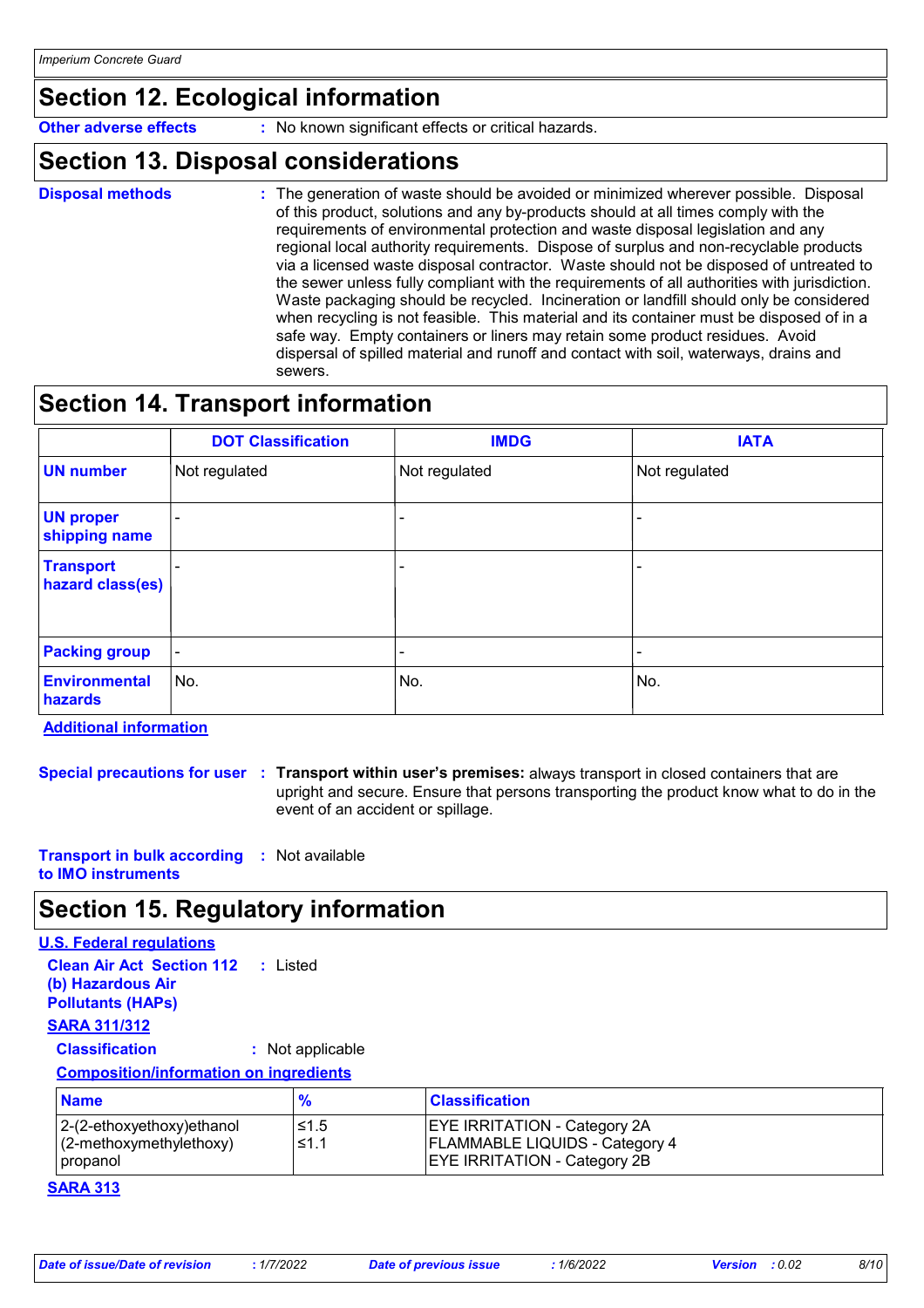### **Section 15. Regulatory information**

|                                                  | <b>Product name</b>       | <b>CAS number</b> | $\frac{9}{6}$ |
|--------------------------------------------------|---------------------------|-------------------|---------------|
| <b>Form R</b> - Reporting<br><b>requirements</b> | 2-(2-ethoxyethoxy)ethanol | 111-90-0          | l≤1.5         |

SARA 313 notifications must not be detached from the SDS and any copying and redistribution of the SDS shall include copying and redistribution of the notice attached to copies of the SDS subsequently redistributed.

#### **Inventory list**

- **CANADA INVENTORY (DSL)**
- **:** All components are listed or exempted.

**United States inventory (TSCA 8b)**

**:** All components are active or exempted.

### **Section 16. Other information**

**Hazardous Material Information System (U.S.A.)**



**Caution: HMIS® ratings are based on a 0-4 rating scale, with 0 representing minimal hazards or risks, and 4 representing significant hazards or risks. Although HMIS® ratings and the associated label are not required on SDSs or products leaving a facility under 29 CFR 1910.1200, the preparer may choose to provide them. HMIS® ratings are to be used with a fully implemented HMIS® program. HMIS® is a registered trademark and service mark of the American Coatings Association, Inc.**

**The customer is responsible for determining the PPE code for this material. For more information on HMIS® Personal Protective Equipment (PPE) codes, consult the HMIS® Implementation Manual.**

#### **National Fire Protection Association (U.S.A.)**



**Reprinted with permission from NFPA 704-2001, Identification of the Hazards of Materials for Emergency Response Copyright ©1997, National Fire Protection Association, Quincy, MA 02269. This reprinted material is not the complete and official position of the National Fire Protection Association, on the referenced subject which is represented only by the standard in its entirety.**

**Copyright ©2001, National Fire Protection Association, Quincy, MA 02269. This warning system is intended to be interpreted and applied only by properly trained individuals to identify fire, health and reactivity hazards of chemicals. The user is referred to certain limited number of chemicals with recommended classifications in NFPA 49 and NFPA 325, which would be used as a guideline only. Whether the chemicals are classified by NFPA or not, anyone using the 704 systems to classify chemicals does so at their own risk.**

#### **Procedure used to derive the classification**

|                                   | <b>Classification</b> | <b>Justification</b> |
|-----------------------------------|-----------------------|----------------------|
| Not classified.                   |                       |                      |
| <b>History</b>                    |                       |                      |
| <b>Date of printing</b>           | : 1/7/2022            |                      |
| Date of issue/Date of<br>revision | : 1/7/2022            |                      |
| Date of previous issue            | : 1/6/2022            |                      |
| <b>Version</b>                    | : 0.02                |                      |
|                                   |                       |                      |